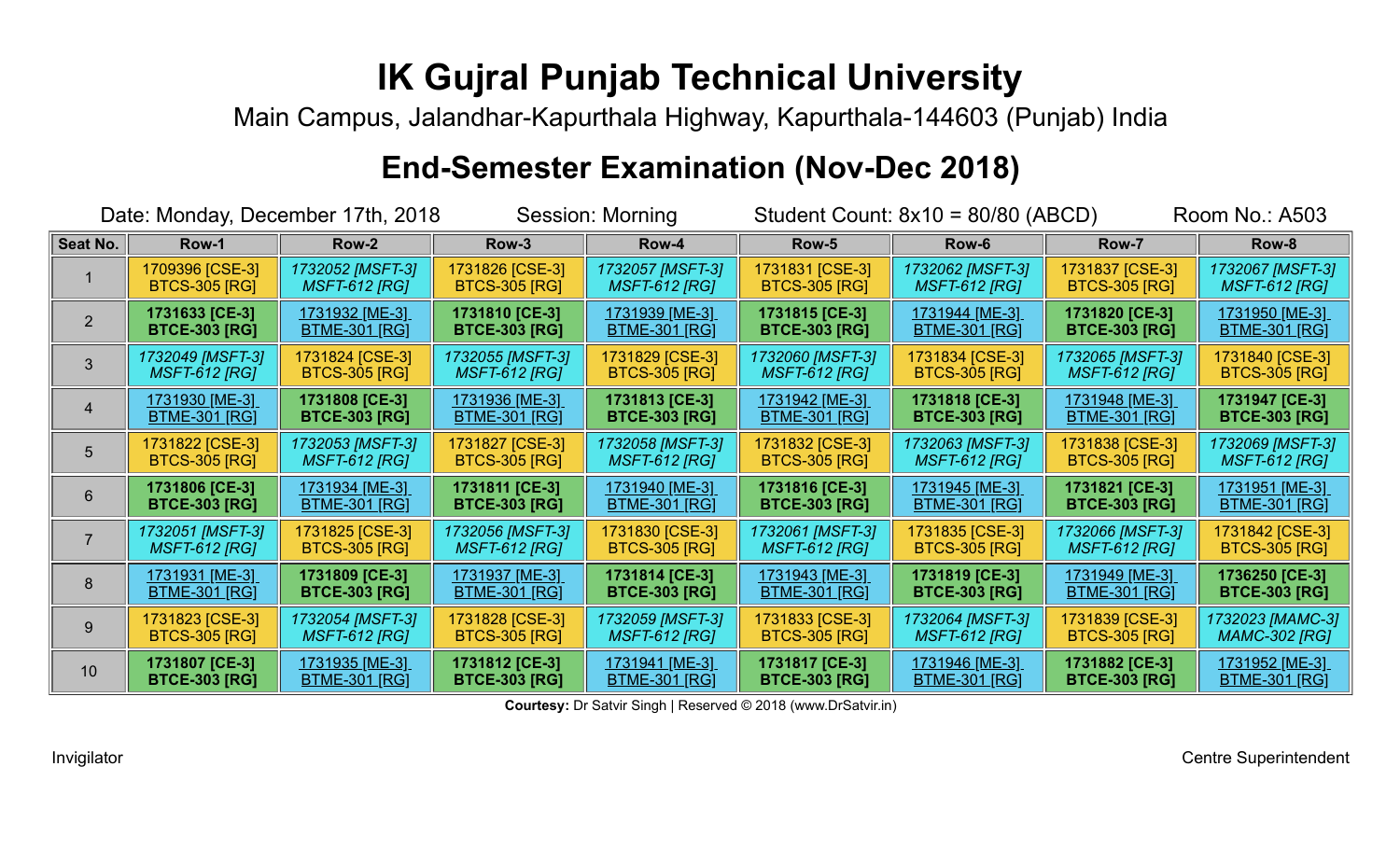Main Campus, Jalandhar-Kapurthala Highway, Kapurthala-144603 (Punjab) India

#### **End-Semester Examination (Nov-Dec 2018)**

| Date: Monday, December 17th, 2018 |                       |                       | Session: Morning      |                       |                       | Student Count: $8x6 = 48/48$ (ABCD) | Room No.: A504         |                        |
|-----------------------------------|-----------------------|-----------------------|-----------------------|-----------------------|-----------------------|-------------------------------------|------------------------|------------------------|
| <b>Seat No.</b>                   | Row-1                 | Row-2                 | Row-3                 | Row-4                 | Row-5                 | Row-6                               |                        | Row-8                  |
|                                   | 1731843 [CSE-3]       | 1732026 [MAMC-3]      | 1731846 [CSE-3]       | 1732029 [MAMC-3]      | 1731849 [CSE-3]       | 1732032 [MAMC-3]                    | 1731853 [CSE-3]        | 1732035 [MAMC-3]       |
|                                   | <b>BTCS-305 [RG]</b>  | <b>MAMC-302 [RG]</b>  | <b>BTCS-305 [RG]</b>  | <b>MAMC-302 [RG]</b>  | <b>BTCS-305 [RG]</b>  | <b>MAMC-302 [RG]</b>                | <b>BTCS-305 [RG]</b>   | MAMC-302 [RG]          |
|                                   | 1818639 [CE-3]        | <u>1731954 [ME-3]</u> | 1818642 [CE-3]        | <u>1731957 [ME-3]</u> | 1818648 [CE-3]        | 1818737 [ME-3]                      | 1818697 [MBA-1]        | <u>1731889 [ECE-3]</u> |
|                                   | <b>BTCE-303 [RG]</b>  | <u>BTME-301 [RG]</u>  | <b>BTCE-303 [RG]</b>  | <u>BTME-301 [RG]</u>  | <b>BTCE-303 [RG]</b>  | <u>BTME-301 [RG]</u>                | <b>MBA-103-18 [RG]</b> | <b>BTCS-305 [RG]</b>   |
|                                   | 1732024 [MAMC-3]      | 1731845 [CSE-3]       | 1732028 [MAMC-3]      | 1731848 [CSE-3]       | 1732031 [MAMC-3]      | 1731852 [CSE-3]                     | 1732034 [MAMC-3]       | 1731855 [CSE-3]        |
|                                   | <b>MAMC-302 [RG]</b>  | <b>BTCS-305 [RG]</b>  | <b>MAMC-302 [RG]</b>  | <b>BTCS-305 [RG]</b>  | <b>MAMC-302 [RG]</b>  | <b>BTCS-305 [RG]</b>                | <b>MAMC-302 [RG]</b>   | <b>BTCS-305 [RG]</b>   |
|                                   | <u>1731953 [ME-3]</u> | 1818641 [CE-3]        | <u>1731956 [ME-3]</u> | 1818646 [CE-3]        | <u>1818736 [ME-3]</u> | 1818696 [MBA-1]                     | <u>1731887 [ECE-3]</u> | 1818699 [MBA-1]        |
|                                   | <b>BTME-301 [RG]</b>  | <b>BTCE-303 [RG]</b>  | <u>BTME-301 [RG]</u>  | <b>BTCE-303 [RG]</b>  | <u>BTME-301 [RG]</u>  | <b>MBA-103-18 [RG]</b>              | <u>BTCS-305 [RG]</u>   | <b>MBA-103-18 [RG]</b> |
|                                   | 1731844 [CSE-3]       | 1732027 [MAMC-3]      | 1731847 [CSE-3]       | 1732030 [MAMC-3]      | 1731851 [CSE-3]       | 1732033 [MAMC-3]                    | 1731854 [CSE-3]        | 1732036 [MAMC-3]       |
|                                   | <b>BTCS-305 [RG]</b>  | <b>MAMC-302 [RG]</b>  | <b>BTCS-305 [RG]</b>  | <b>MAMC-302 [RG]</b>  | <b>BTCS-305 [RG]</b>  | <b>MAMC-302 [RG]</b>                | <b>BTCS-305 [RG]</b>   | <b>MAMC-302 [RG]</b>   |
| 6                                 | 1818640 [CE-3]        | <u>1731955 [ME-3]</u> | 1818644 [CE-3]        | <u>1731958 [ME-3]</u> | 1818649 [CE-3]        | <u>1833788 [ME-3]</u>               | 1818698 [MBA-1]        | <u>1731891 [ECE-3]</u> |
|                                   | <b>BTCE-303 [RG]</b>  | <b>BTME-301 [RG]</b>  | <b>BTCE-303 [RG]</b>  | <b>BTME-301 [RG]</b>  | <b>BTCE-303 [RG]</b>  | <b>BTME-301 [RG]</b>                | <b>MBA-103-18 [RG]</b> | <b>BTCS-305 [RG]</b>   |

**Courtesy:** Dr Satvir Singh | Reserved © 2018 (www.DrSatvir.in)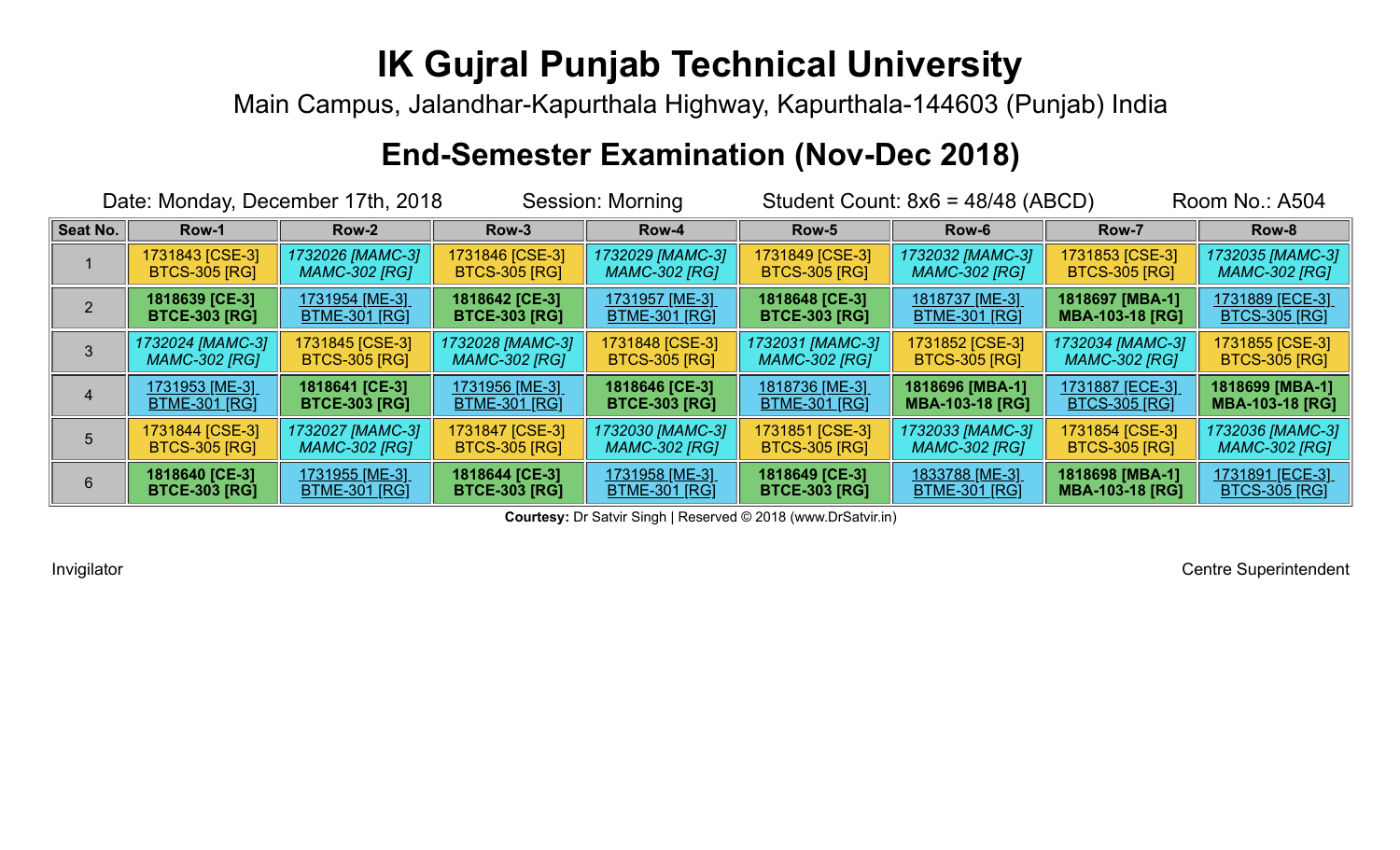Main Campus, Jalandhar-Kapurthala Highway, Kapurthala-144603 (Punjab) India

#### **End-Semester Examination (Nov-Dec 2018)**

| Date: Monday, December 17th, 2018 |                        |                        | <b>Session: Morning</b> |                         |                        | Student Count: $8x6 = 48/48$ (ABCD) | <b>Room No.: A505</b>  |                          |
|-----------------------------------|------------------------|------------------------|-------------------------|-------------------------|------------------------|-------------------------------------|------------------------|--------------------------|
| Seat No.                          | Row-1                  | Row-2                  | Row-3                   | Row-4                   | Row-5                  | Row-6                               |                        | Row-8                    |
|                                   | 1731856 [CSE-3]        | 1833808 [MPJMC-1]      | 1731860 [CSE-3]         | 1833811 [MPJMC-1]       | 1731863 [CSE-3]        | 1833814 [MPJMC-1]                   | 1731866 [CSE-3]        | 1833817 [MPJMC-1]        |
|                                   | <b>BTCS-305 [RG]</b>   | <b>MPHJMC-101 [RG]</b> | <b>BTCS-305 [RG]</b>    | <b>MPHJMC-101 [RG]</b>  | <b>BTCS-305 [RG]</b>   | <b>MPHJMC-101 [RG]</b>              | <b>BTCS-305 [RG]</b>   | <b>MPHJMC-101 [RG]</b>   |
|                                   | 1818700 [MBA-1]        | 1731893 [ECE-3]        | 1818703 [MBA-1]         | <u>1731896 [ECE-3]</u>  | 1818706 [MBA-1]        | <u>1731900 [ECE-3]</u>              | 1818709 [MBA-1]        | <u>1833801 [MSFT-1]</u>  |
|                                   | <b>MBA-103-18 [RG]</b> | <u>BTCS-305 [RG]</u>   | <b>MBA-103-18 [RG]</b>  | <b>BTCS-305 [RG]</b>    | <b>MBA-103-18 [RG]</b> | <b>BTCS-305 [RG]</b>                | <b>MBA-103-18 [RG]</b> | <u>MSFT-512-18 [RG]</u>  |
|                                   | 1732037 [MAMC-3]       | 1731858 [CSE-3]        | 1833810 [MPJMC-1]       | 1731862 [CSE-3]         | 1833813 [MPJMC-1]      | 1731865 [CSE-3]                     | 1833816 [MPJMC-1]      | 1736293 [CSE-3]          |
|                                   | <b>MAMC-302 [RG]</b>   | <b>BTCS-305 [RG]</b>   | <b>MPHJMC-101 [RG]</b>  | <b>BTCS-305 [RG]</b>    | <b>MPHJMC-101 [RG]</b> | <b>BTCS-305 [RG]</b>                | <b>MPHJMC-101 [RG]</b> | <b>BTCS-305 [RG]</b>     |
|                                   | <u>1731892 [ECE-3]</u> | 1818702 [MBA-1]        | 1731895 [ECE-3]         | 1818705 [MBA-1]         | 1731899 [ECE-3]        | 1818708 [MBA-1]                     | 1731903 [ECE-3]        | 1818711 [MBA-1]          |
|                                   | <u>BTCS-305 [RG]</u>   | <b>MBA-103-18 [RG]</b> | <b>BTCS-305 [RG]</b>    | <b>MBA-103-18 [RG]</b>  | <u>BTCS-305 [RG]</u>   | <b>MBA-103-18 [RG]</b>              | <u>BTCS-305 [RG]</u>   | <b>MBA-103-18 [RG]</b>   |
|                                   | 1731857 [CSE-3]        | 1833809 [MPJMC-1]      | 1731861 [CSE-3]         | 1833812 [MPJMC-1]       | 1731864 [CSE-3]        | 1833815 [MPJMC-1]                   | 1731867 [CSE-3]        | 1833818 [MAJMC-1]        |
|                                   | <b>BTCS-305 [RG]</b>   | <b>MPHJMC-101 [RG]</b> | <b>BTCS-305 [RG]</b>    | <b>MPHJMC-101 [RG]</b>  | <b>BTCS-305 [RG]</b>   | <b>MPHJMC-101 [RG]</b>              | <b>BTCS-305 [RG]</b>   | <b>MAJMC-103-18 [RG]</b> |
|                                   | 1818701 [MBA-1]        | <u>1731894 [ECE-3]</u> | 1818704 [MBA-1]         | <u>1731898 [ECE-3]_</u> | 1818707 [MBA-1]        | <u>1731902 [ECE-3]</u>              | 1818710 [MBA-1]        | 1833802 [MSFT-1]         |
|                                   | <b>MBA-103-18 [RG]</b> | <b>BTCS-305 [RG]</b>   | <b>MBA-103-18 [RG]</b>  | <b>BTCS-305 [RG]</b>    | <b>MBA-103-18 [RG]</b> | <b>BTCS-305 [RG]</b>                | <b>MBA-103-18 [RG]</b> | MSFT-512-18 [RG]         |

**Courtesy:** Dr Satvir Singh | Reserved © 2018 (www.DrSatvir.in)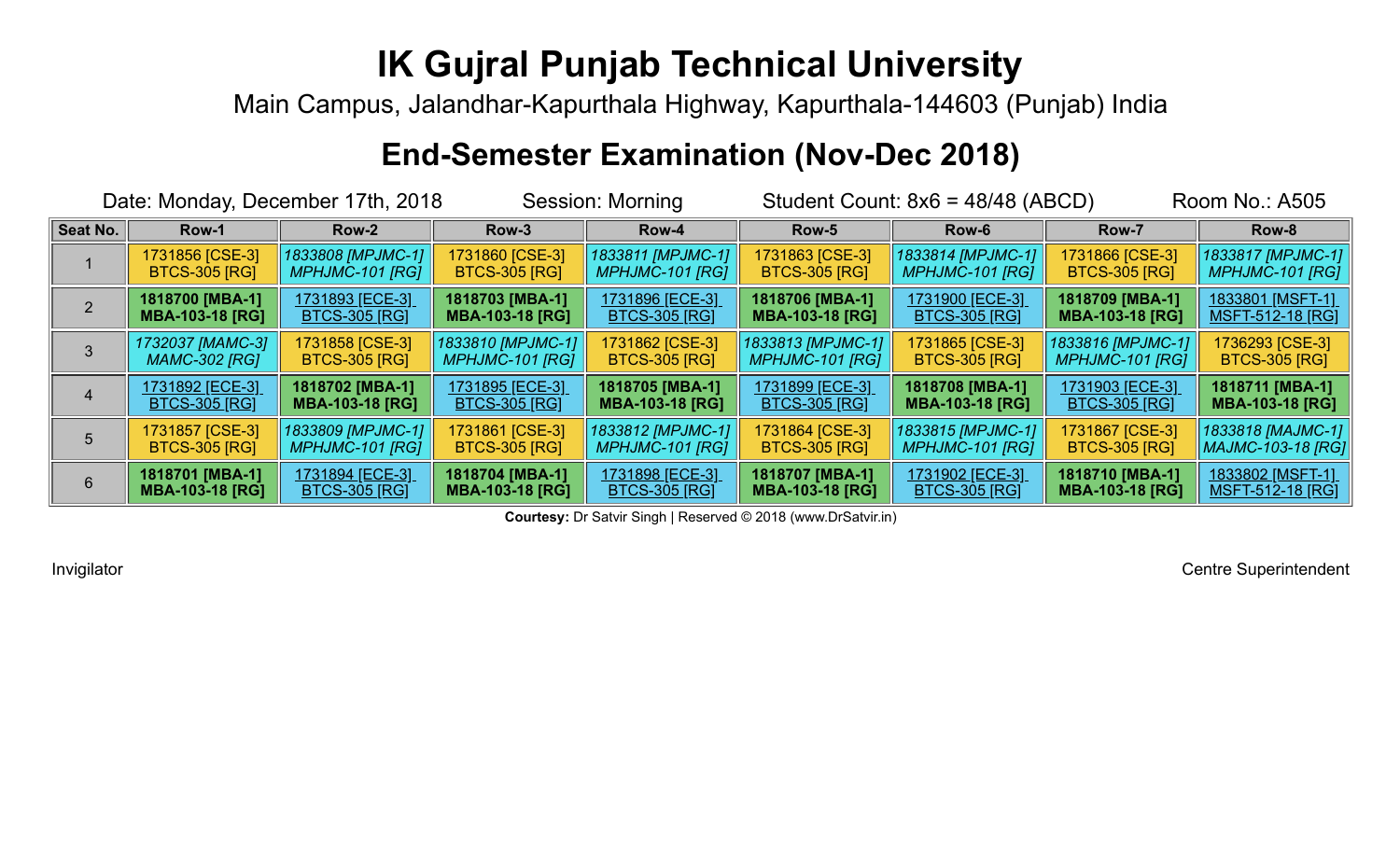Main Campus, Jalandhar-Kapurthala Highway, Kapurthala-144603 (Punjab) India

#### **End-Semester Examination (Nov-Dec 2018)**

|          | Date: Monday, December 17th, 2018 |                          | <b>Session: Morning</b>  | Student Count: $6x6 = 36/36$ (ABCD) | Room No.: A510          |                         |
|----------|-----------------------------------|--------------------------|--------------------------|-------------------------------------|-------------------------|-------------------------|
| Seat No. | Row-1                             | Row-2                    | Row-3                    | Row-4                               | Row-5                   | Row-6                   |
|          | 1818600 [CSE-3]                   | 1833820 [MAJMC-1]        | 1818603 [CSE-3]          | 1833823 [MAJMC-1]                   | 1818607 [MTCSE-1]       | 1818741 [MTFT-1]        |
|          | <b>BTCS-305 [RG]</b>              | <b>MAJMC-103-18 [RG]</b> | <b>BTCS-305 [RG]</b>     | <b>MAJMC-103-18 [RG]</b>            | MTCS-102-18 [RG]        | <b>MTFT-511-18 [RG]</b> |
|          | 1818712 [MBA-1]                   | <u>1833805 [MSFT-1]</u>  | 1818715 [MBA-1]          | <u>1835192 [MSFT-1]</u>             | 1834064 [MSCR-1]        | <u>1732046 [MTME-3]</u> |
|          | <b>MBA-103-18 [RG]</b>            | <u>MSFT-512-18 [RG]</u>  | <b>MBA-103-18 [RG]</b>   | <u>MSFT-512-18 [RG]</u>             | <b>MSCR-102-18 [RG]</b> | <u>MTME-102 [RG]</u>    |
|          | 1833819 [MAJMC-1]                 | 1818602 [CSE-3]          | 1833822 [MAJMC-1]        | 1818605 [CSE-3]                     | 1818740 [MTFT-1]        | 1818609 [MTCSE-1]       |
|          | <b>MAJMC-103-18 [RG]</b>          | <b>BTCS-305 [RG]</b>     | <b>MAJMC-103-18 [RG]</b> | <b>BTCS-305 [RG]</b>                | <b>MTFT-511-18 [RG]</b> | MTCS-102-18 [RG]        |
|          | <u>1833804 [MSFT-1]</u>           | 1818714 [MBA-1]          | <u>1833807 [MSFT-1]</u>  | 1834063 [MSCR-1]                    | <u>1835194 [MSFT-1]</u> | 1834066 [MSCR-1]        |
|          | <u>MSFT-512-18 [RG]</u>           | <b>MBA-103-18 [RG]</b>   | <u>MSFT-512-18 [RG]</u>  | <b>MSCR-102-18 [RG]</b>             | <u>MSFT-512-18 [RG]</u> | <b>MSCR-102-18 [RG]</b> |
|          | 1818601 [CSE-3]                   | 1833821 [MAJMC-1]        | 1818604 [CSE-3]          | 1833824 [MAJMC-1]                   | 1818608 [MTCSE-1]       | 1818742 [MTFT-1]        |
|          | <b>BTCS-305 [RG]</b>              | <b>MAJMC-103-18 [RG]</b> | <b>BTCS-305 [RG]</b>     | <b>MAJMC-103-18 [RG]</b>            | MTCS-102-18 [RG]        | <b>MTFT-511-18 [RG]</b> |
|          | 1818713 [MBA-1]                   | <u>1833806 [MSFT-1]</u>  | 1818716 [MBA-1]          | <u>1835193 [MSFT-1]</u>             | 1834065 [MSCR-1]        | <u>1818738 [MTME-3]</u> |
|          | <b>MBA-103-18 [RG]</b>            | <b>MSFT-512-18 [RG]</b>  | <b>MBA-103-18 [RG]</b>   | <b>MSFT-512-18 [RG]</b>             | <b>MSCR-102-18 [RG]</b> | <b>MTME-102 [RG]</b>    |

**Courtesy:** Dr Satvir Singh | Reserved © 2018 (www.DrSatvir.in)